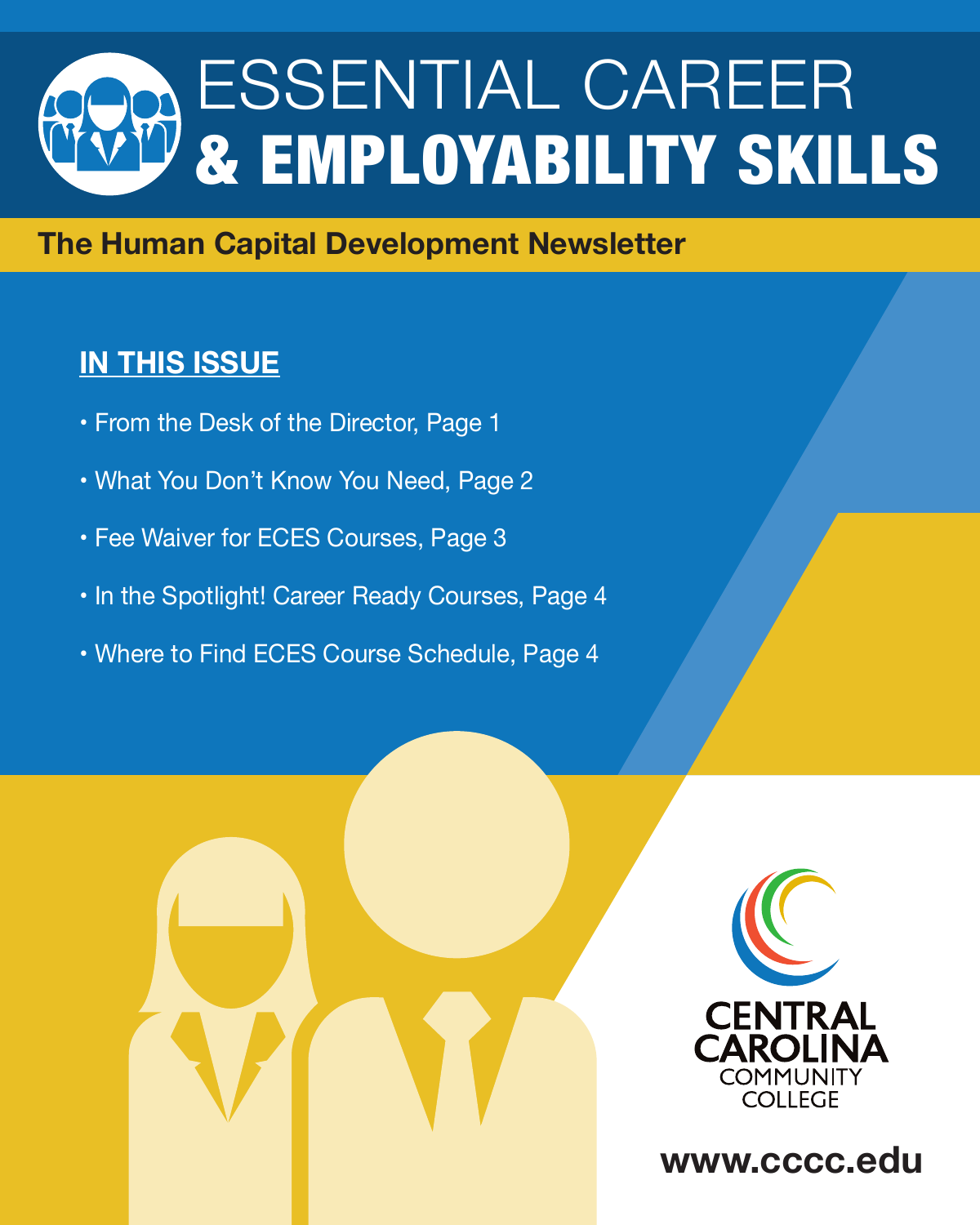### **From the Desk** *T* of the Director

**Hello! I am Latoya Brower, Director of Essential Career & Employability Skills (ECES) at Central Carolina Community College.** 



**Latoya R. Brower** *Director, Essential Career & Employability Skills, CCCC*

**ECES is the revisioning of our Human Resources Development (HRD) training** 

**program.** I am excited to share with you a program redesigned to meet the needs of today's, and the future's, workforce. This program is designed with the individual job seeker as well as industry partners in mind. We strive to deliver high-quality training that will help develop the well-rounded and highly-skilled workforce needed for the growing employment opportunities coming to North Carolina. Wellrounded employees have not only the hands-on technical skills to accomplish job tasks, but also the soft skills that are essential to successfully and effectively communicate and interact with

everyone from top management to customers. This combination of skills creates an employee that is a true asset to any organization.

In upcoming editions of the newsletter, you can look forward to learning more about ECES programs and the fabulous team of instructors that teach them.

I hope you enjoy this first edition of the ECES program's Human Capital Newsletter.

Until next time!

### **Contact the Director**

**Email:** cetregistration@cccc.edu│**Phone:** (919) 704-0446 **Office Hours:** Monday – Thursday│8:00 a.m. – 5:00 p.m.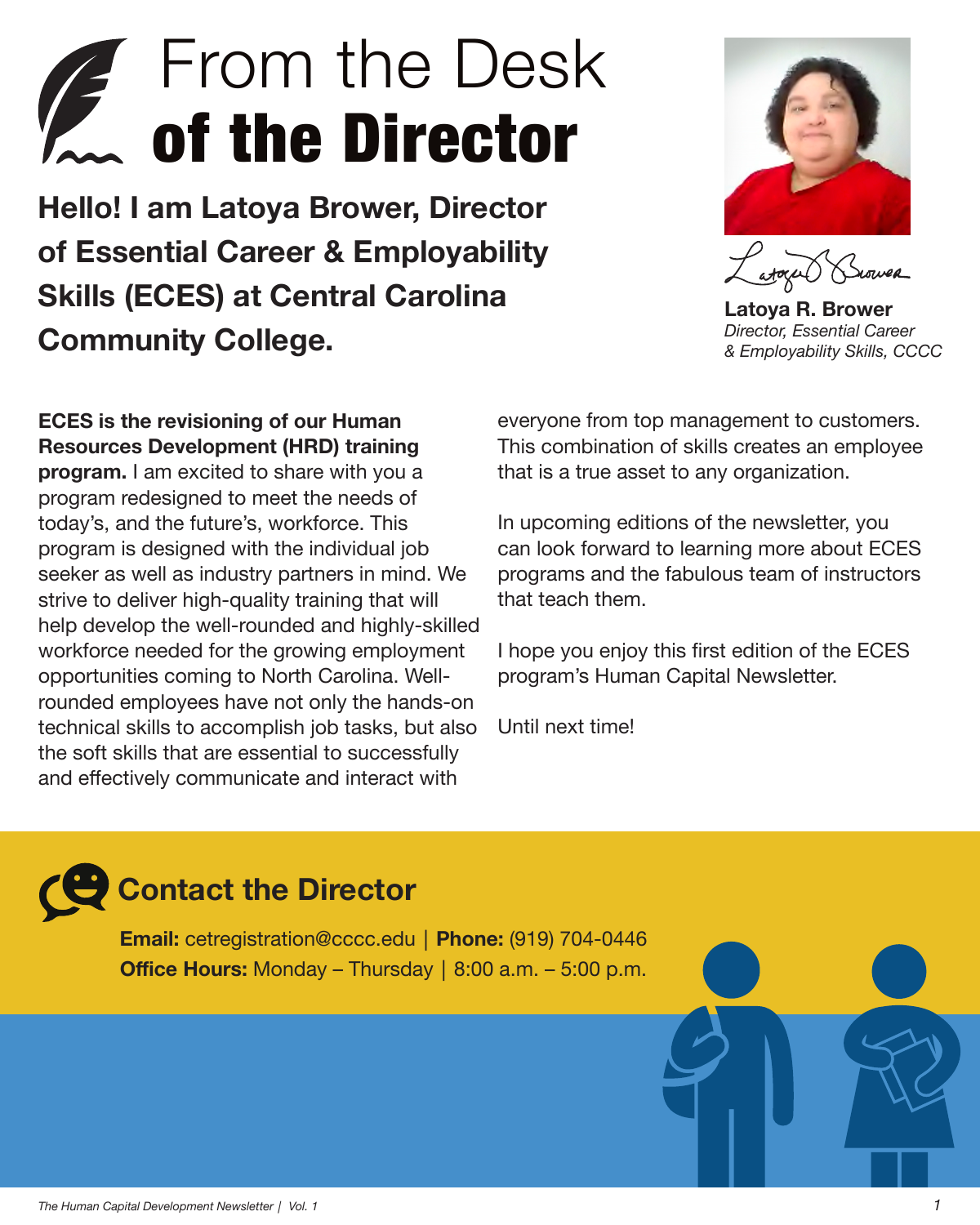### What You Don't Know You Need

 **You may know you need a job or may need a better paying job. You may know that you need a state or national certification to obtain employment in a certain field.**

**But, did you know that it takes more than knowing how to install carpet and insulation, take a patient's blood pressure, or tune up a car to actually get and keep employment?**

 **Knowledge is power. Information is liberating. Education is the premise of progress, in every society, in every family.**

*– Kofi Annan*

Even before the viral pandemic hit, the world of work was already moving at lightning speed requiring staff at all levels to continuously learn, develop, and upgrade their skills in order to keep pace with the demands placed on organizations. This has made the need for a highly-skilled workforce that much more critical.

Front-line and entry-level staff need leadership, critical thinking, creativity, problem solving, as well as customer service skills to be effective and marketable. Long gone are the days when supervisors and managers had employees come to them with any and every problem that popped up during the workday. Today, managers' plates are overflowing with strategic business decisions that require them to be in one meeting after another or one call after another. More and more, modern-day leaders are relying upon lower-level, front-line employees to make critical, in-the-moment decisions that affect the day-today operations of the business.

Front-line employees deal with customers on a regular basis. They are the staff that get to hear how well or not the business is meeting customer demands and needs. As a result, front-line staff feedback and ideas are very valuable to employers for effective decision-making.

Most importantly, this need to upgrade skills is not solely for front-line staff or individuals that may not utilize formal skills training in their day-to-day activities. Even managers and other organizational leaders can use some career and employability skills fine tuning.

• Perhaps you are a middle-manager that wants to become a division or regional manager. You may have the business management skills and fully understand supply chains and inventory schedules, but do you have the people skills to adequately network with key individuals that could impact your career?

- Maybe you are questioning whether you are in the right career and feel like you are in a rut, but making the transition to a new career, position, or place of employment is too scary and uncomfortable to fathom.
- Maybe you are someone that just needs to find how to create the mythical work-life balance so you can leave the office at the office even when working from home.

**What you don't know you need is career and employability skills training**; things like emotional intelligence, skills for making the most of your social media accounts, career mapping, better job search skills, and those professional office skills that help you write better work emails, or better communicate and connect with others.

Can you answer the following questions? If you do not have an answer for even one of these, then you need the ECES program.

**DO YOU KNOW** how to conduct a successful virtual interview?

**DO YOU KNOW** how to craft a resume that beats the applicant tracking system (ATS)? Do you know what ATS is and does?

**2 DO YOU KNOW** what SMART goals are and why they should be important to you?

**2 DO YOU KNOW** the difference between a job decision and a career decision?

**WHAT DO YOU DO** when you finally get the position you applied for? Do you know how to get the most from that position?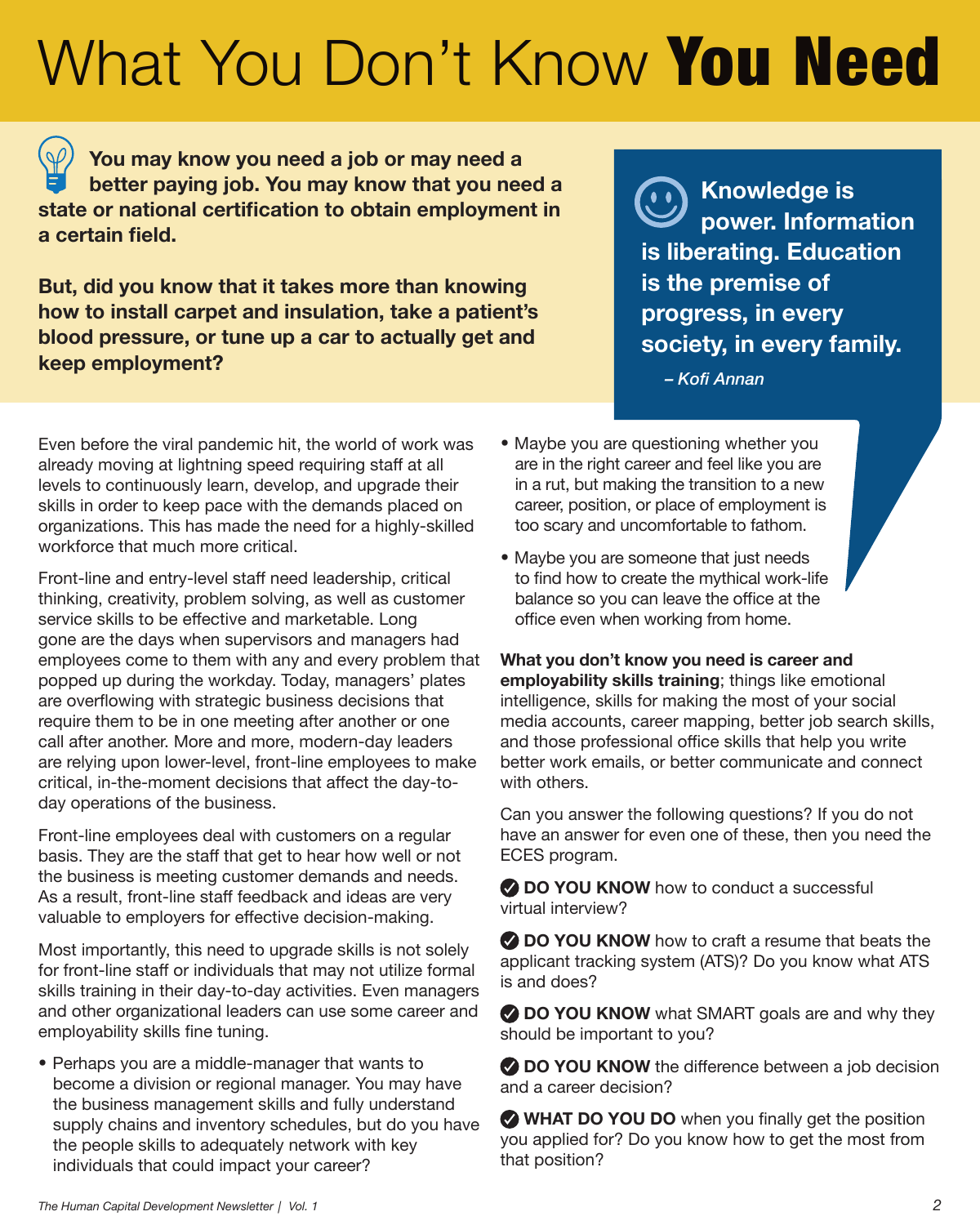# Fee Waiver Available for ECES Courses

The State Board of Community Colleges grants permission to waive tuition and fees for enrollment in Human Resources Development classes. To receive this waiver, an individual must verify that he or she meets at least one of the following criteria and complete the fee waiver application. The individual applying for a fee waiver must be:

- Currently unemployed, or
- Have received notification of a pending layoff, or
- Working and eligible for the Federal Earned Income Tax Credit (FEITC), or
- Working and earn wages at or below two hundred percent (200%) of the federal poverty guidelines (FPG).

To view the most up-to-date FEITC guidelines and FGP, please visit **www.irs.gov/Individuals/Preview--EITC-Income-Limits** and **aspe.hhs.gov/poverty-guidelines**, respectively.